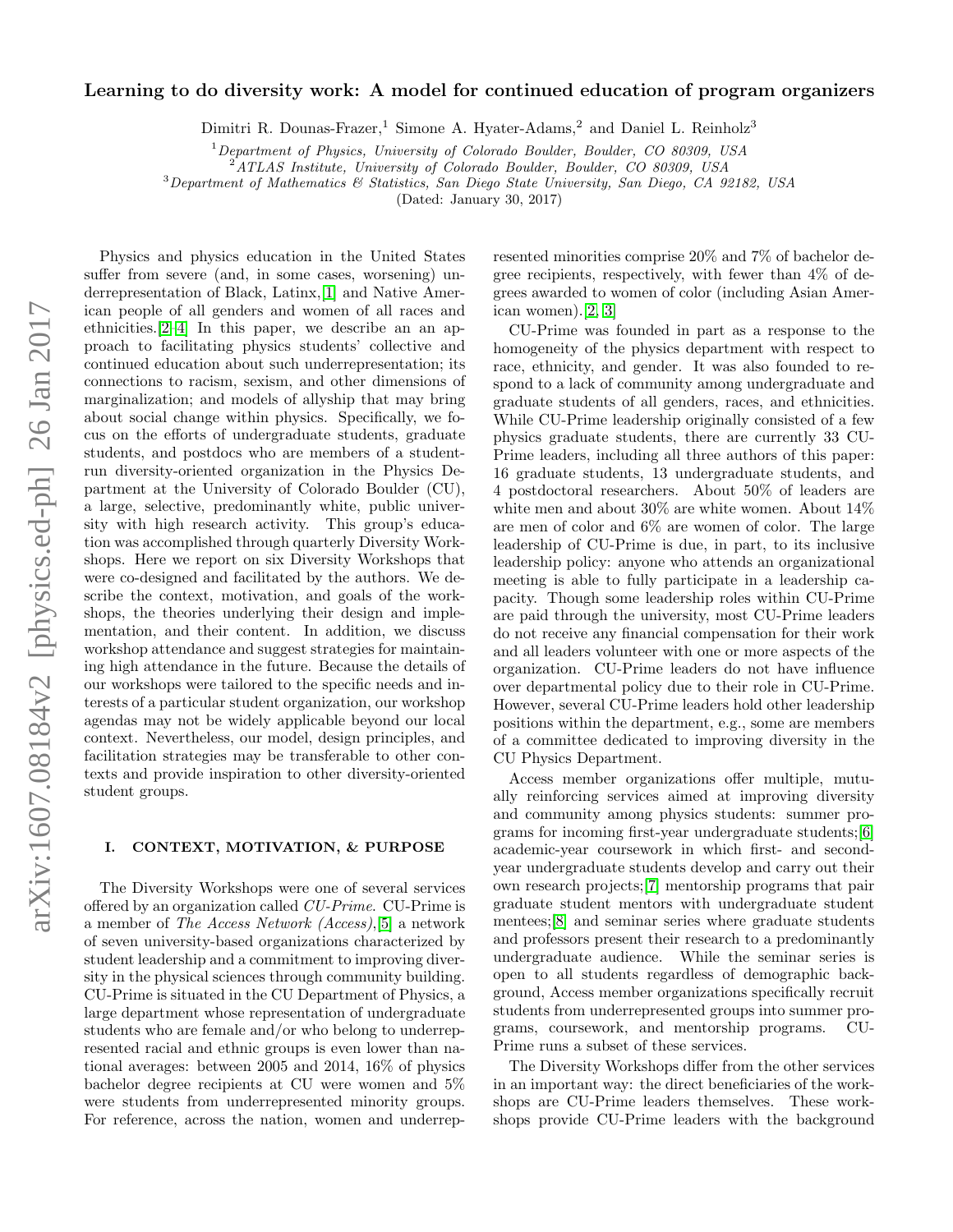

<span id="page-1-0"></span>FIG. 1. Workshop flowchart. Rounded square blocks represent the participant experience. White blocks represent pre- and post-workshop activities; shaded blocks correspond to activities during the workshop. Circles represent facilitation tasks.

and resources to make informed programmatic decisions about their organization. Courses in Gender Studies, Ethnic Studies, and so on are not typically part of the preparation of physics graduate students—including the leaders of CU-Prime—resulting in a need for additional education in the realm of equity in physics. The Diversity Workshops address this need by providing opportunities for CU-Prime leaders to (a) learn about the challenges and successes of students from underrepresented groups in physics, and to (b) apply this learning to the continued evolution of their organization.

## II. DESIGN

Our workshop model provided a dedicated space for CU-Prime leadership to discuss diversity-related topics while simultaneously respecting the fact that CU-Prime leaders are volunteers with many demands on their time. Based on conversations with CU-Prime leadership, we determined that quarterly workshops were appropriate for the organization's needs. A flowchart for an idealized format of a workshop is presented in Fig. [1;](#page-1-0) in practice, workshops deviated slightly from this idealized model in idiosyncratic ways. According to this scheme, an individual workshop would last two hours and consist of five parts: pre-workshop homework, an Empathy Activity, a homework debrief, an Application Activity, and postworkshop feedback. A list of workshop topics is provided in Table [I.](#page-2-0) In this section, we describe our rationale for the structure and content of the Diversity Workshops. To help clarify our ideas, we occasionally draw on examples from the workshop focused on the experiences of first-generation college students (Workshop 2 in Table [I\)](#page-2-0).

The design of the Diversity Workshops was informed by several complementary theories about the benefits and challenges of intergroup discussions. We define "intergroup discussions" as discussions that satisfy two criteria: (i) the topic of discussion is one or more dimensions of marginalization; and (ii) the participants in the discussion include people who both do and do not belong to the corresponding marginalized group. For example, a discussion about racism among white people and people of color constitutes an intergroup discussion.

Because CU-Prime leadership is heterogeneous with respect to gender, race, and other identities, each Diversity Workshop was an intergroup discussion. Therefore, our designs incorporated the following six principles of intergroup discussions:

- P1. Intergroup discussions can be unsafe for members of the marginalized group.[\[9\]](#page-5-1)
- P2. Allies can develop through repeated exposure to counterideologies about marginalization.[\[10\]](#page-5-2)
- P3. Both scholarly work about marginalization and the lived experiences of students from the corresponding marginalized group are equally important.[\[11\]](#page-5-3)
- P4. Discussions of marginalization must focus on the intersections of race, gender, class, and other identities.[\[12\]](#page-5-4)
- P5. Empathy is a critical feature of productive intergroup discussions.[\[13\]](#page-5-5)
- P6. Discussions and resources must be tailored to the needs and goals of the organization.

By "unsafe," we mean that participation in intergroup discussions can carry emotional, professional, and even physical risks for people from the marginalized group.[\[9\]](#page-5-1) "Allies" to a marginalized group are people who do not belong to the group but who work to minimize and/or eliminate the corresponding form of marginalization. We define "counterideologies about marginalization" in contrast to prevailing ideologies that promote marginalization. For example, the idea that racial discrimination is rare is an ideology that upholds racism. This ideology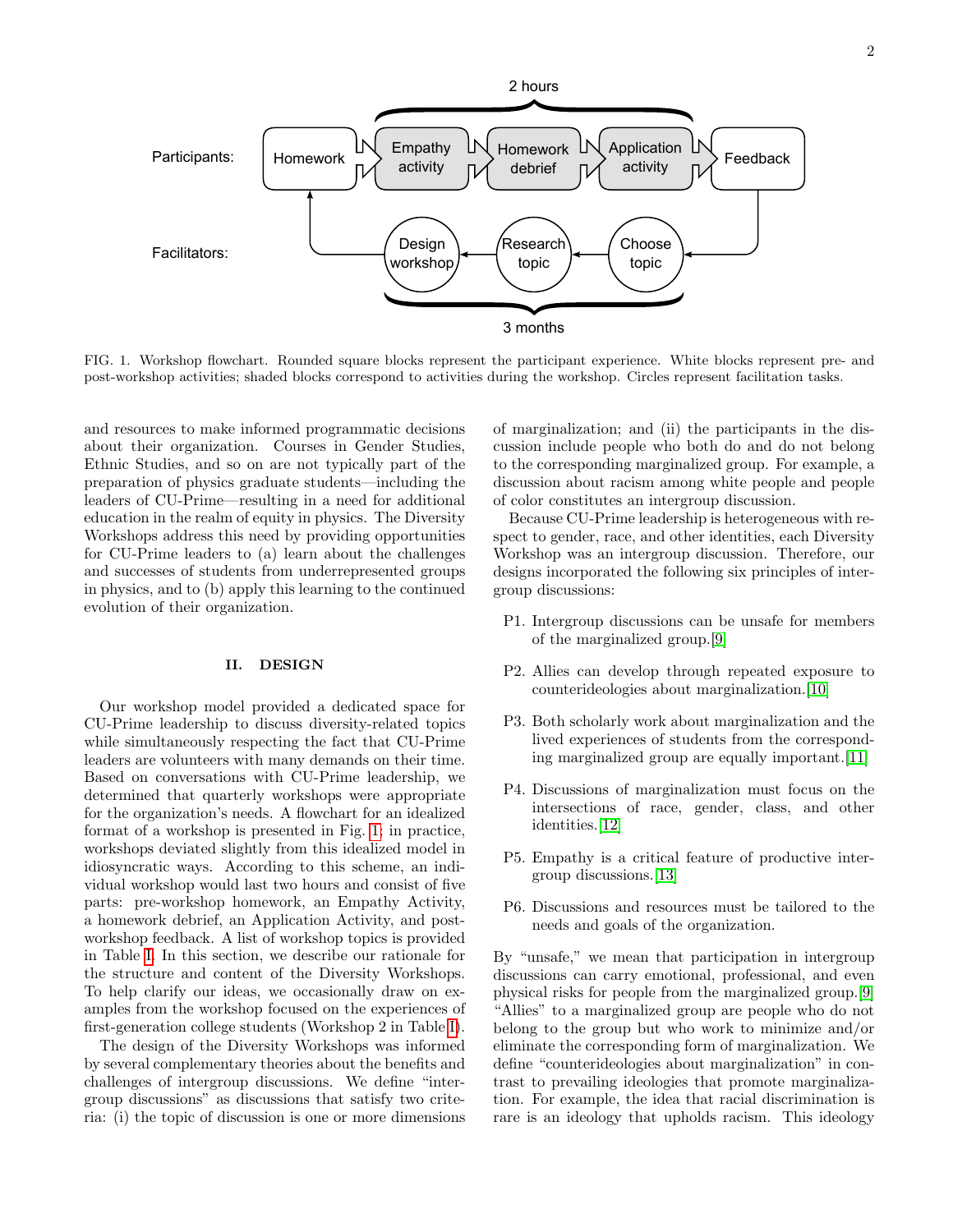underlies, for example, the belief that underrepresentation of Black students in post-secondary education is a purely socioeconomic phenomenon that has little or nothing to do with race.[\[14\]](#page-5-6) A related antiracist counterideology is characterized by the recognition that racial discrimination is both frequent and a major source of racial disparities in education and other contexts.[\[10\]](#page-5-2) "Lived experiences" are the subjective experiences and personal narratives about marginalization told by people from the marginalized group.[\[11\]](#page-5-3) Principles P1–P6 guide our intergroup discussions.

To minimize risk to members of marginalized groups participating in the Diversity Workshops (P1), participation was limited to CU-Prime leaders.[\[15\]](#page-5-7) This ensured that workshop participants were people who already recognized lack of diversity in the physics department as a problem, were committed to improving diversity, and had established trusting and friendly relationships with one another through their volunteer work in CU-Prime. In addition, because CU-Prime leadership consists only of students and postdoctoral researchers, this restriction on participation effectively excluded tenured and tenuretrack faculty members, non-tenure-track instructors, and departmental staff. Thus, the model we present here is not necessarily appropriate for use in settings where students, professors, and staff are co-learners. In these settings, additional precautions to minimize potential professional backlash would need to be employed.

To ensure that CU-Prime leaders were repeatedly exposed to counterideologies about marginalization (P2), the Diversity Workshops were framed as an ongoing curriculum rather than a one-time intervention. Workshops were offered regularly four times per year: March, June, September, and December. In addition, successive workshops built off of one another, thus reinforcing their framing as a curriculum. For example, the content of a particular workshop was informed by feedback from previous workshops. Similarly, homework sometimes included reading the notes from previous workshops.

Consistent with values P3 and P4, workshop themes, and hence homework content, focused on intersections of multiple identities. In addition, pre-workshop homework materials included peer-reviewed journal articles about a particular aspect of marginalization as well as blog posts and videos created by people from the corresponding marginalized groups. For example, to prepare for Workshop 2, participants were tasked with reading a journal article about retaining Latina/o and first-generation students in post-secondary education,[\[16\]](#page-5-8) reading a blog post written by a first-generation student discussing the tension of having "so many doors opened to you that four years just isn't enough time to truly indulge in them all,"[\[17\]](#page-5-9) and watching an audio slideshow in which first-generation students spoke about the challenges of balancing academic, family, and work-related responsibilities.[\[18\]](#page-5-10)

To improve the quality of intergroup discussions, we implemented Empathy Activities at the beginning of

<span id="page-2-0"></span>TABLE I. Workshop numbers, dates, titles, and attendance. Race and ethnicity were major themes in Workshops 1–3.

|                | No. Date | Topic                                             | Att. |
|----------------|----------|---------------------------------------------------|------|
|                |          | $12/2014$ Women in physics: Statistics and biases | 8    |
| $\overline{2}$ |          | $03/2015$ First-generation college students       | 8    |
| 3              |          | $06/2015$ Achievement gaps and the deficit model  | 8    |
| 4              |          | $09/2015$ Models of allyship and social change    | 12   |
| 5              |          | $12/2015$ Deconstructing the word "diversity"     | 6    |
| 6              |          | $03/2016$ Summative workshop                      | 12   |
|                |          | Average:                                          | 9    |

most workshops (P5). Empathy Activities involved playing a short video, either of a student speaking about their experience or of a spoken word poet speaking about a dimension of marginalization. After watching the video, participants were asked to silently and individually reflect on three questions: where is the speaker coming from, how do you think they feel, and how does that make you feel? Silent reflection was followed by smalland large-group discussions about participants' responses to the video. Empathy Activities set the stage for debriefing on homework, which typically took place during the middle of the workshop.

For example, in Workshop 2, participants watched a video blog in which a student named Manuel discussed his experiences as a first-generation college student: Manuel grew up in a Spanish-speaking community on the West Coast and ultimately left that community to attend college on the East Coast. Manuel compared his decision to leave home for college to his parents' decision to emigrate from Mexico in search of a better life. He acknowledged both the challenge of feeling separated from home and the strength of being bicultural, i.e., being able to bridge the culture of an Ivy League university and that of his hometown.[\[19\]](#page-5-11) This video (and the subsequent discussion about participants' responses to the video) provided workshop participants with a specific story that they could relate to when discussing the statistics, strategies, and narratives presented in their homework materials.

As shown in Fig. [1,](#page-1-0) the final segment of each workshop involved an Application Activity during which participants applied what they'd learned to CU-Prime itself (P6). Application Activities took multiple forms. In Workshops 1 and 2, participants broke into three small groups: one focused on the CU-Prime seminar series, another on the course, and a third on the mentorship program. Each group discussed how to translate what they'd learned into practice. For example, during the Application Activity in Workshop 2, participants proposed creating opportunities to explicitly recognize and honor students' personal narratives: speakers in the seminar series could be asked to speak about their life-paths as well as their research projects, and the course could incorporate a panel discussion where upper-division un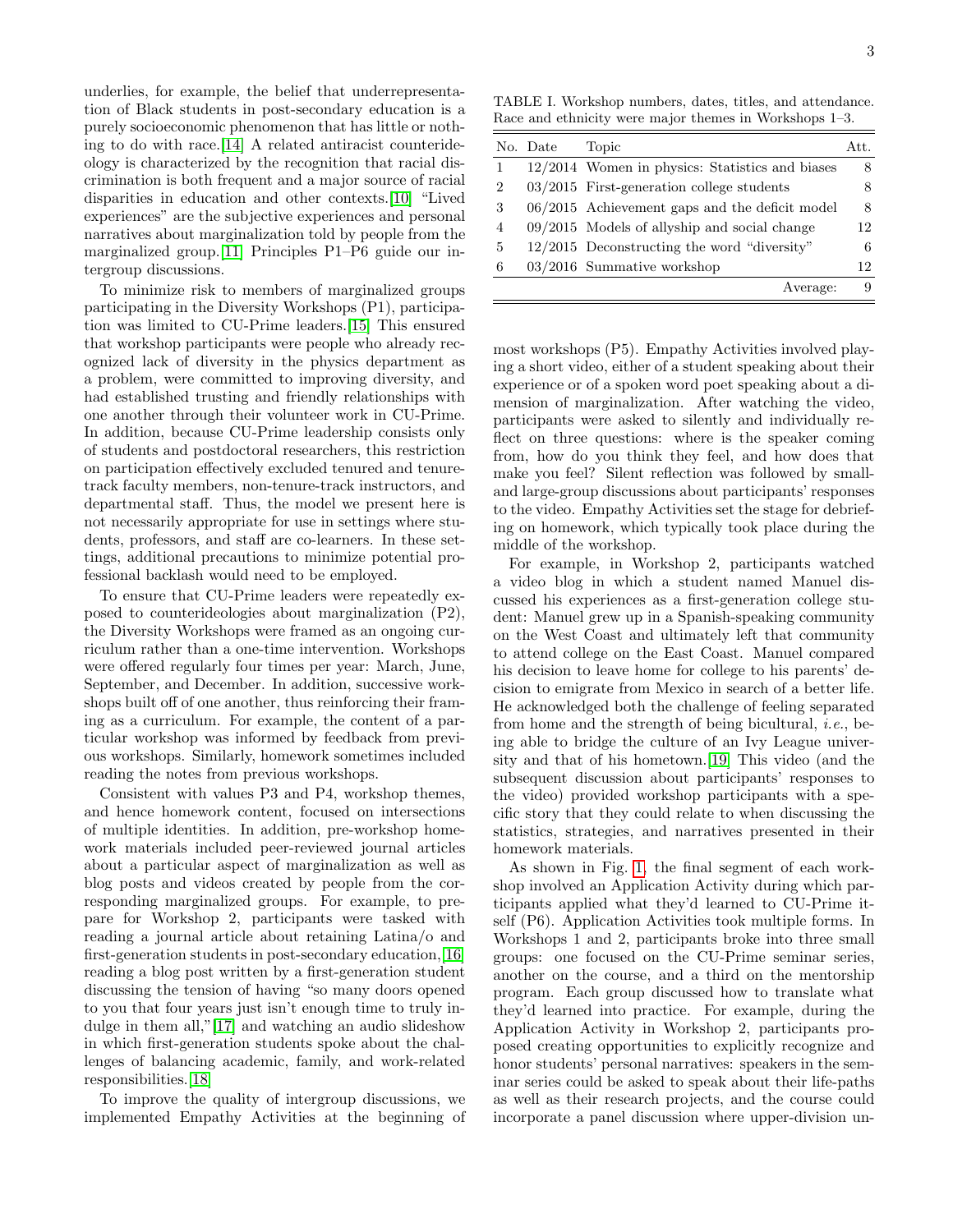dergraduate students from diverse backgrounds could talk about their transition to college life. In Workshops 3 and 4, the Application Activities involved discussions about the mission and identity of CU-Prime as a "diversity organization." These activities reflect the content of the workshops, which focused on the benefits and pitfalls of various models for supporting diversity: people from marginalized and non-marginalized groups co-working towards change versus people from non-marginalized groups creating remedial spaces for those from marginalized groups. Finally, in Workshops 5 and 6, the Application Activities involved discussions of organizational values, success metrics, and accountability mechanisms.

While Application Activities created opportunities to tailor a particular workshop to the CU-Prime context, post-workshop feedback facilitated such tailoring on longer timescales. After each workshop, we solicited input from workshop participants about the content and structure of previous workshops as well as topics of interest for future workshops. This feedback mechanism helped us respond to the evolving needs and interests of CU-Prime leaders with respect to education about diversity-related issues.

#### III. FACILITATION

We aligned our facilitation strategies with principle P1 in mind, taking care to prioritize the safety of students from marginalized groups. Here we describe four aspects of our facilitation: attending to participants' emotions, monitoring participants' language, incorporating multiple modes of communication, and furthering our own continued education.

Not only are intergroup discussions inherently risky for students from marginalized groups, but students from non-marginalized groups may also experience discomfort.[\[20\]](#page-5-12) Moreover, because identity is multifaceted and our conversations focused on the intersections of multiple identities, an individual participant's identity may have both marginalized and dominant aspects simultaneously. In some cases, participants may need to temporarily excuse themselves from a workshop in order to process their emotional responses to an activity or discussion. Indeed, this happened in our workshops on multiple occasions. This can happen for a variety of reasons: a student of color may leave the room because someone said something racist and the facilitators neglected to respond appropriately, or a white student may leave the room because they need space to process a new realization about their own racial biases. In these cases, it can be useful to have a facilitator accompany the participant and check in with them.

Since our discussions often touch on multiple identities at once—including invisible identities like status as a first-generation student—it is impossible to know why a particular individual is leaving the room without talking to them. In order for a facilitator to do so without disrupting the workshop, a team of facilitators is necessary. We found that a three-person team worked well for us: while one person facilitated a discussion or activity another could take notes, leaving a third facilitator to attend to any emotional issues that may arise.

Sometimes people say and do things that contribute to the marginalization of marginalized groups. Even the most well-meaning among us may do so despite our best intentions. Indeed, one or more CU-Prime leaders made unintentionally marginalizing comments in every Diversity Workshop. These comments were rarely (if ever) explicitly racist, sexist, or otherwise marginalizing; rather, they used race- and gender-neutral language. One example is the comment, "I don't see race, I only see human beings." While this comment may seem innocuous, it is nevertheless an example of colorblind racism[\[14\]](#page-5-6) because it dismisses the reality of race and racism in the United States. As facilitators, we not only needed to be aware that this type of language exists, but also to actively listen for it during small- and large-group discussions. Whenever we heard comments that were implicitly racist, sexist, or otherwise marginalizing, we intervened by highlighting these unintended implications. The goal was to reduce the harm done to students from marginalized groups who were targeted by the comment.

Participation in intergroup discussions requires balance. For example, students from dominant groups should be mindful of how often they speak, neither speaking too often nor remaining silent.[\[21\]](#page-5-13) As facilitators, one way to help people strike this balance is to be explicit about the importance of self-monitoring one's own participation. Another way to promote this balance is to incorporate multiple modes of communication in the workshops. In each workshop, we dedicated time to silent reflection and/or journaling, pairwise conversations, and whole group discussions. We also incorporated drawing and performance activities in Workshops 3 and 6, respectively. Our goal was to create multiple entry points for students to participate in the discussion as writers, speakers, drawers, performers, listeners, and observers.

Facilitating intergroup discussions can be challenging, and an experienced facilitation team is crucial to the success of these kinds of conversations. We, the authors of this paper and facilitators of the Diversity Workshops, were mandatory reporters of harassment and had received anti-harassment training provided by the University of Colorado. In addition, our facilitation team blended expertise in using performance as outreach to physics students (SAHA), facilitating conversations about diversity among physics professors, students, and department staff (DLR), and organizing studentrun diversity-oriented groups in the physical sciences (DRDF). Nevertheless, none of us is an expert in every form of marginalization or in every aspect of intergroup discussion. Therefore, during the three months between successive workshops, we met with one another to study, discuss, and learn about upcoming workshop topics and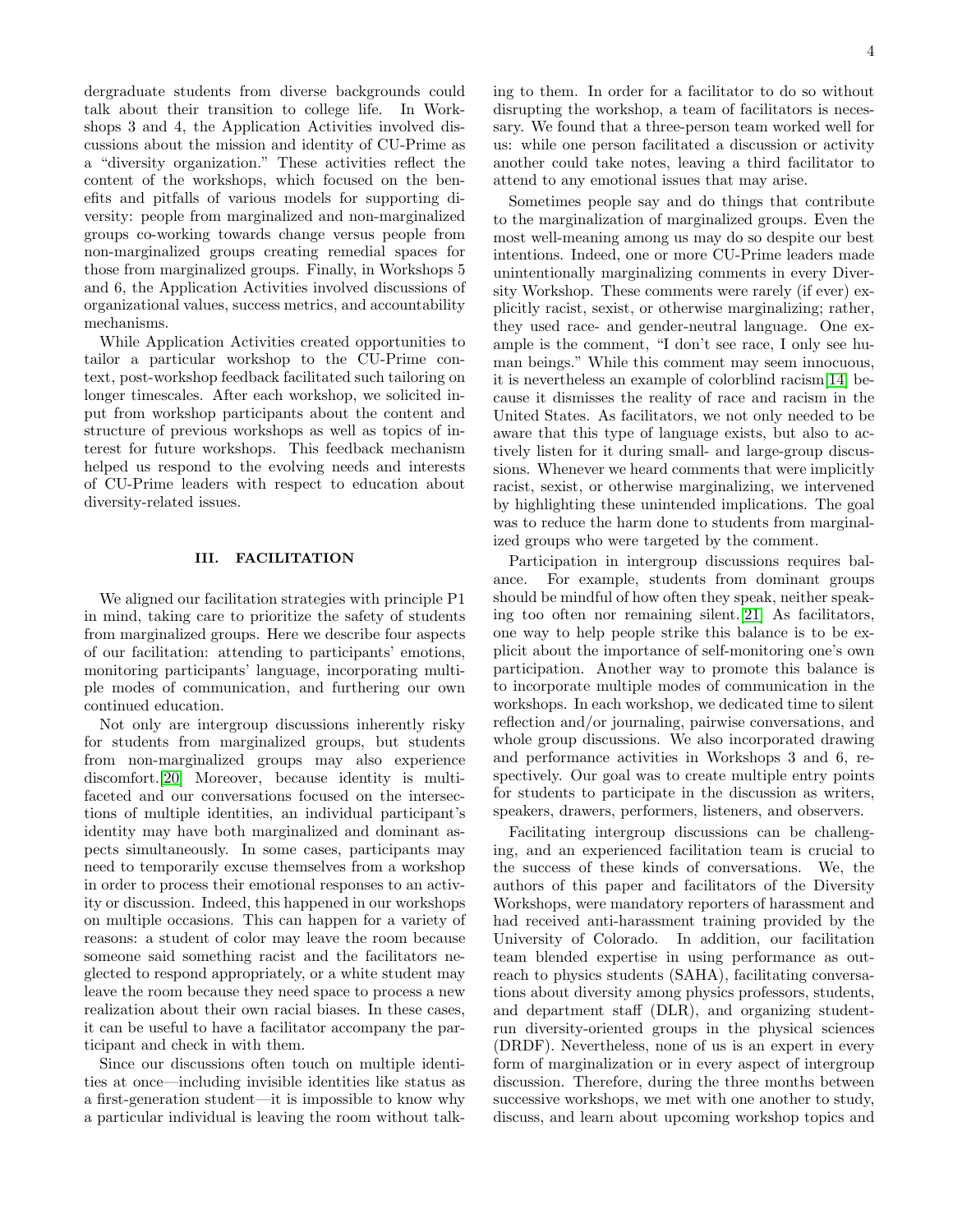

<span id="page-4-7"></span>FIG. 2. Workshop attendance. Shown is the number of CU-Prime leaders (excluding workshop facilitators) who attended a particular number of workshops.

facilitation strategies. This commitment to ongoing selfeducation on the part of the facilitation team was imperative to the success of the Diversity Workshops.

#### IV. ATTENDANCE

As a preliminary measure of whether we were successful in our goal of repeatedly exposing CU-Prime leaders to counterideologies about marginalization, we report attendance statistics for all six workshops. Attendance for each workshop is provided in Table [I](#page-2-0) and a histogram describing attendance frequency is provided in Fig. [2.](#page-4-7) In the table, figure, and discussion here, we exclude ourselves from attendance statistics since we facilitated the workshops and hence were not attendees. Accordingly, only 30 CU-Prime leaders could potentially attend the workshops. Each workshop was attended by about 9 CU-Prime leaders. In total, 22 unique leaders attended at least one workshop. Most leaders (22 of 30) participated in at least 1 workshop, and about a third of the leaders (11 of 30) participated in at least 3 workshops. On average, about 60% of workshop attendees provided

- <span id="page-4-0"></span>[1] We use the term "Latinx.
- <span id="page-4-1"></span>[2] National Research Council, [Seeking Solutions: Maximiz](http://dx.doi.org/10.17226/18556)[ing American Talent by Advancing Women of Color in](http://dx.doi.org/10.17226/18556) [Academia: Summary of a Conference](http://dx.doi.org/10.17226/18556) (The National Academies Press, Washington, DC, 2013).
- <span id="page-4-4"></span>[3] Patrick J. Mulvey and Starr Nicholson, [Focus on Physics](https://www.aip.org/statistics/reports/physics-bachelor) [Bachelors Degrees: Results from the 2010 Survey of En](https://www.aip.org/statistics/reports/physics-bachelor)[rollments and Degrees](https://www.aip.org/statistics/reports/physics-bachelor), Tech. Rep. (AIP Statistical Research Center, 2012).
- <span id="page-4-2"></span>[4] National Academy of Sciences, National Academy of Engineering and Institute of Medicine Committee on Underrepresented Groups and the Expansion of the Science

us with feedback after each workshop. Every participant who provided feedback indicated that they would be interested in participating in future workshops. This is consistent with the fact that about a third of the leaders opted to attend multiple workshops.

The two workshops with the highest attendance were Workshops 4 and 6, as shown in Table [I.](#page-2-0) The fourth workshop took place during an off-campus, multi-day retreat for CU-Prime leaders. Everyone who attended the retreat also participated in Workshop 4. The sixth workshop likely benefitted from its unique framing: whereas all other workshops were advertised as part of a sequence of workshops that built off of one another, Workshop 6 was advertised as an opportunity for newcomers to "catch up" on material they missed. This framing was successful: seven CU-Prime leaders who had not previously attended a workshop participated in Workshop 6.

To ensure high attendance at future workshops, we will continue to offer a workshop at the retreat for CU-Prime leaders. In addition, we will frame each particular workshop both as a part of a broader curriculum and as an acceptable entry point for newcomers to the curriculum.

#### V. SUMMARY

We reported on the design of a sequence of Diversity Workshops for leaders of CU-Prime, a student-run group committed to improving race- and gender-based diversity in their physics department. We presented the model for our workshops, described six principles that informed our workshop design, and outlined four key aspects of our approach to facilitation. We hope that other student groups interested in learning more about diversity will adapt these principles and facilitation strategies to their own context.

#### ACKNOWLEDGMENTS

This material is based upon work supported by the Synberc Expanding Potential program under a Seed Project grant.

and Engineering Workforce Pipeline, [Expanding Under](http://dx.doi.org/10.17226/12984)[represented Minority Participation](http://dx.doi.org/10.17226/12984) (National Academies Press, 2011).

- <span id="page-4-3"></span>[5] The Access Network, http://accessnetwork.org.
- <span id="page-4-5"></span>[6] D. R. Dounas-Frazer, J. Lynn, A. M. Zaniewski, and N. Roth, "Learning about non-newtonian fluids in a student-driven classroom," [The Physics Teacher](http://dx.doi.org/10.1119/1.4772035) 51, 32– [34 \(2013\).](http://dx.doi.org/10.1119/1.4772035)
- <span id="page-4-6"></span>[7] Punit R. Gandhi, Jesse A. Livezey, Anna M. Zaniewski, Daniel L. Reinholz, and Dimitri R. Dounas-Frazer, "Attending to experimental physics practices and lifelong learning skills in an introductory laboratory course," (in